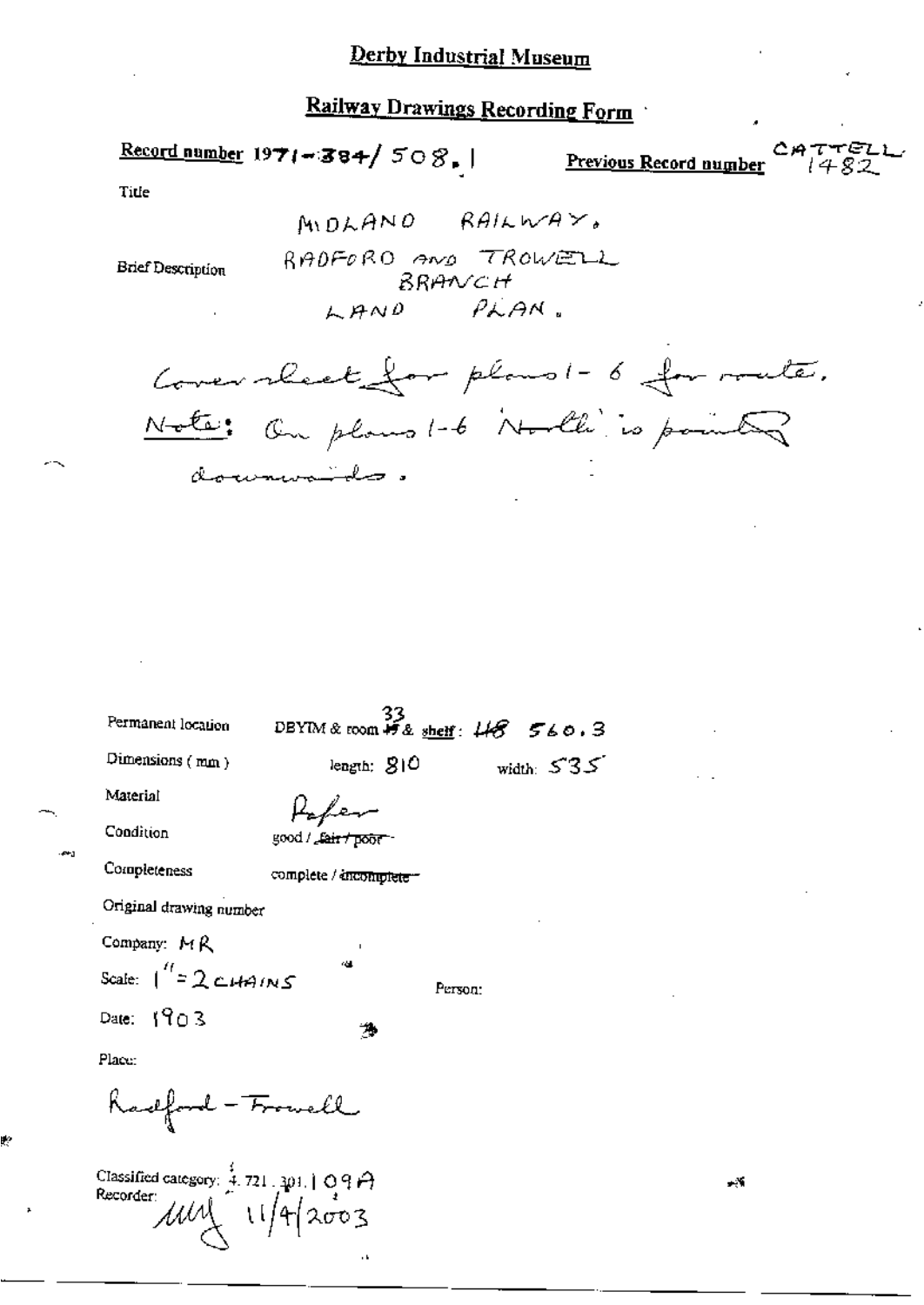## Record number  $1971 - 384 / 508$ ,  $\downarrow$

ててらてし Previous Record number 1482

Title

**Brief Description** 

County of Nottingham, Parish of Radford Pariah of Wallation. formerly Parish of Lenton. Plan showing details of track, huildings, roads, watercourses, boundaries Landowners: Rt Hou Land Middlelan, John Shermin gragory. Rt How Henry Baron Middleton, Radford Station area and route off Nottingham Mansfield lines  $53$ <br>DBYIM & room # & shelf:  $69^\circ$  560.3 Permanent location Dimensions  $(mm)$ length:  $$10$ width:  $535$ Refer Material Condition good / fair / poor Completeness complete / inecomplete Original drawing number Sueet 1 Company:  $M R$ Scale:  $\int_{0}^{R} = 2cHsin \ S$ Person: Date: Place:

artford 年 MP- 圣 MP

Classified category: 4, 721, 301,  $104\beta$ Recorder:  $1114$  11/4/2003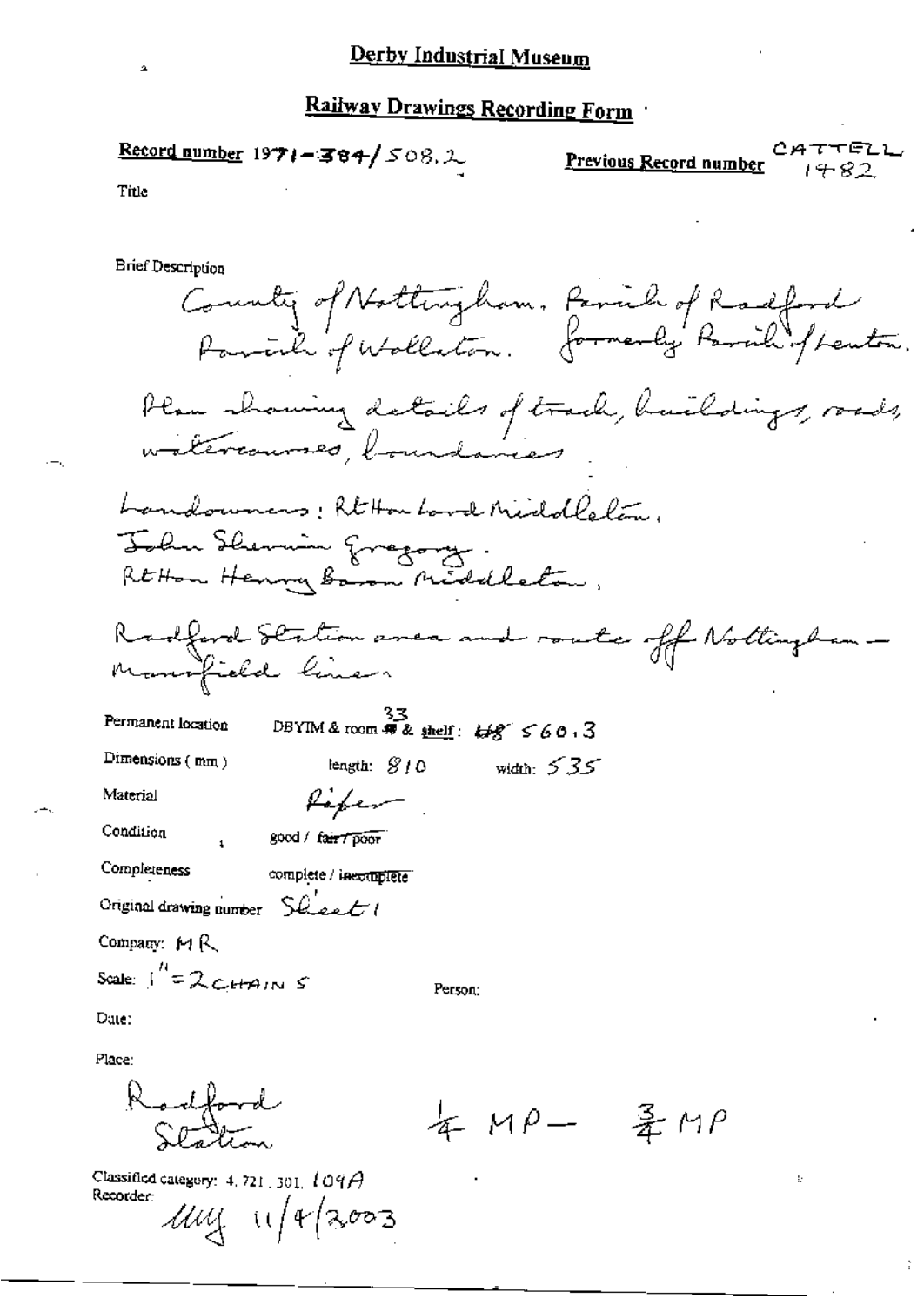# Record number  $1971 - 384 / 508.3$

Previous Record number

 $\frac{1}{2}$  MP

CATTELL  $1482$ 

Title

**Brief Description** 

County of Nottingham. Paral of Wollaston. Plan rhowing details oftwark, buildings, roads, materiaurres, Condavies. Landswais REHongBarn Middleton.

| Permanent location                                | 33<br>DBYIM & room $68$ shelf: $48$ $560.3$ |                       |
|---------------------------------------------------|---------------------------------------------|-----------------------|
| Dimensions $(mn)$                                 | length: $8/0$                               | width: $535$          |
| Material                                          |                                             |                       |
| Condition                                         | fafen<br>1900d/ <del>fair/poor</del>        |                       |
| Completeness                                      | complete / in <del>complete =</del>         |                       |
| Original drawing number Sheet 2                   |                                             |                       |
| Company: MR                                       |                                             |                       |
| Scale: $1''$ = $2$ c+A $ms$                       | Person:                                     |                       |
| Date:                                             |                                             | Λ.                    |
| Place:                                            |                                             |                       |
|                                                   |                                             | $rac{3}{4}$ $M\rho$ - |
|                                                   |                                             |                       |
| Classified category: 4.721.301. 09/4<br>Recorder: | M.                                          |                       |
|                                                   | $114$ $114$ $2003$                          |                       |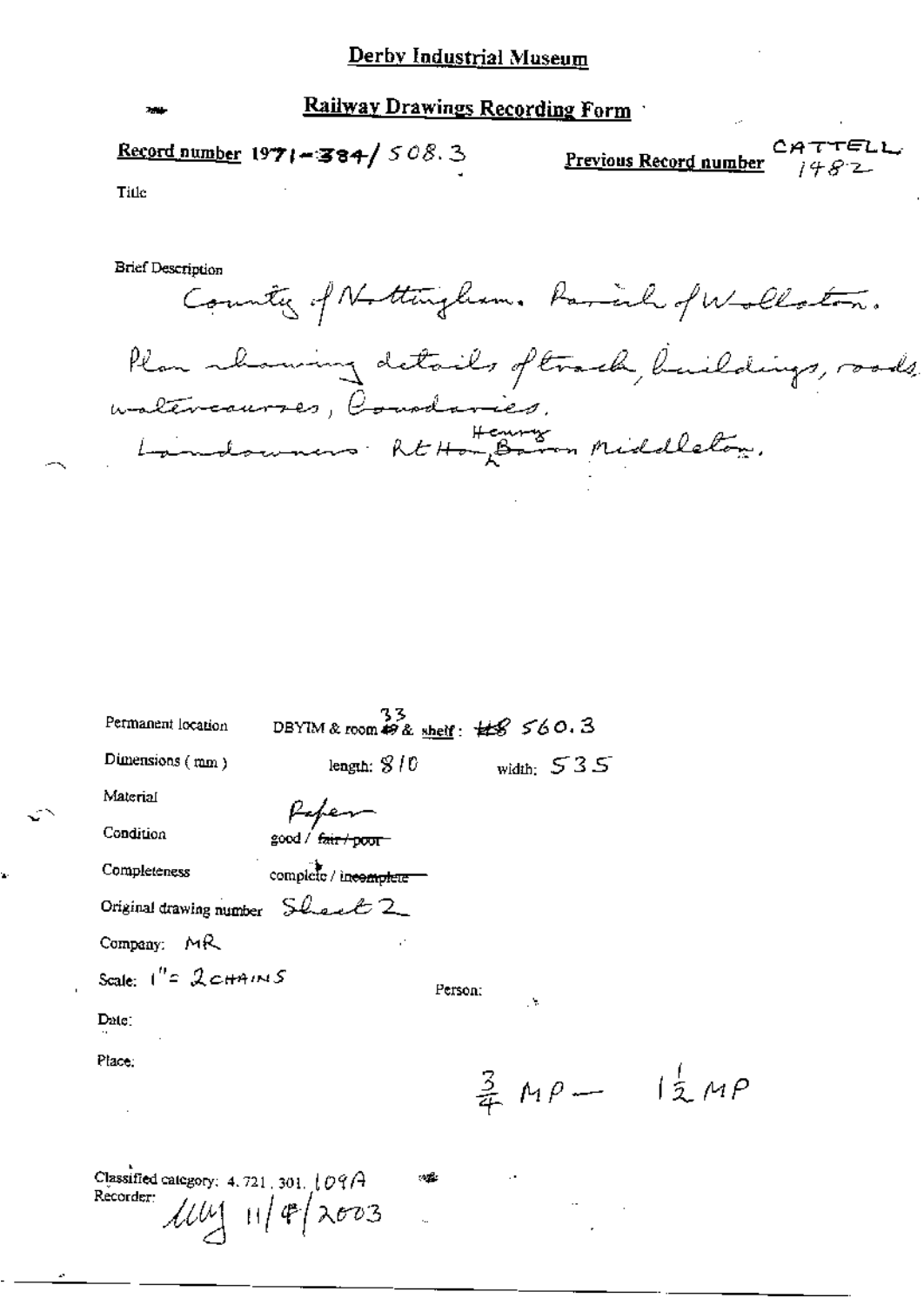# Derby Industrial Museum

# Railway Drawings Recording Form

|                                                                                      | Record number $1971 - 384 / 508.4$                              |            | <b>Previous Record gumber</b> CATTELL |  |
|--------------------------------------------------------------------------------------|-----------------------------------------------------------------|------------|---------------------------------------|--|
| Title                                                                                |                                                                 |            |                                       |  |
| Brief Description                                                                    |                                                                 |            |                                       |  |
|                                                                                      | County of Nottingham, Parish f Wollaton.                        |            |                                       |  |
|                                                                                      | blem showing details of trock, birildings, roads,               |            |                                       |  |
|                                                                                      | waltraumes and boundaries.                                      |            |                                       |  |
|                                                                                      | Landouners: Rtton Henry Baron Middleton                         |            |                                       |  |
|                                                                                      | . Wollaton Colliany detail.                                     |            |                                       |  |
|                                                                                      |                                                                 |            |                                       |  |
|                                                                                      |                                                                 |            |                                       |  |
|                                                                                      |                                                                 |            |                                       |  |
| Permanent location                                                                   | DBYIM & room #4 shelf: $H\rightarrow S$ 560.3                   |            |                                       |  |
| Dimensions (mm)                                                                      | length: $S10$                                                   | ک∑ک :width |                                       |  |
| Material                                                                             | Rofer                                                           |            |                                       |  |
| Condition                                                                            | 200d / fair+poor                                                |            |                                       |  |
| Completeness                                                                         | complete Lineomplete --                                         |            |                                       |  |
| Original drawing number $50$ as $-73$                                                |                                                                 |            |                                       |  |
| Company: MR                                                                          |                                                                 |            |                                       |  |
| Scale: $1^{H}$ = 2 CHAINS                                                            |                                                                 | Person:    |                                       |  |
| Date;                                                                                |                                                                 |            |                                       |  |
| Place:                                                                               |                                                                 |            |                                       |  |
|                                                                                      | Wollston Colliery Siding East 58 1<br>to : worked 2 MP - 2 4 MP |            |                                       |  |
| Classified category: 4, 721, 301, $\iota$ O $\mathcal{C}$ $\mathcal{A}$<br>Recorder: | $l\mu$ y 11/4/2003                                              |            |                                       |  |

 $\mathfrak{f}$ 

 $\bar{\omega}$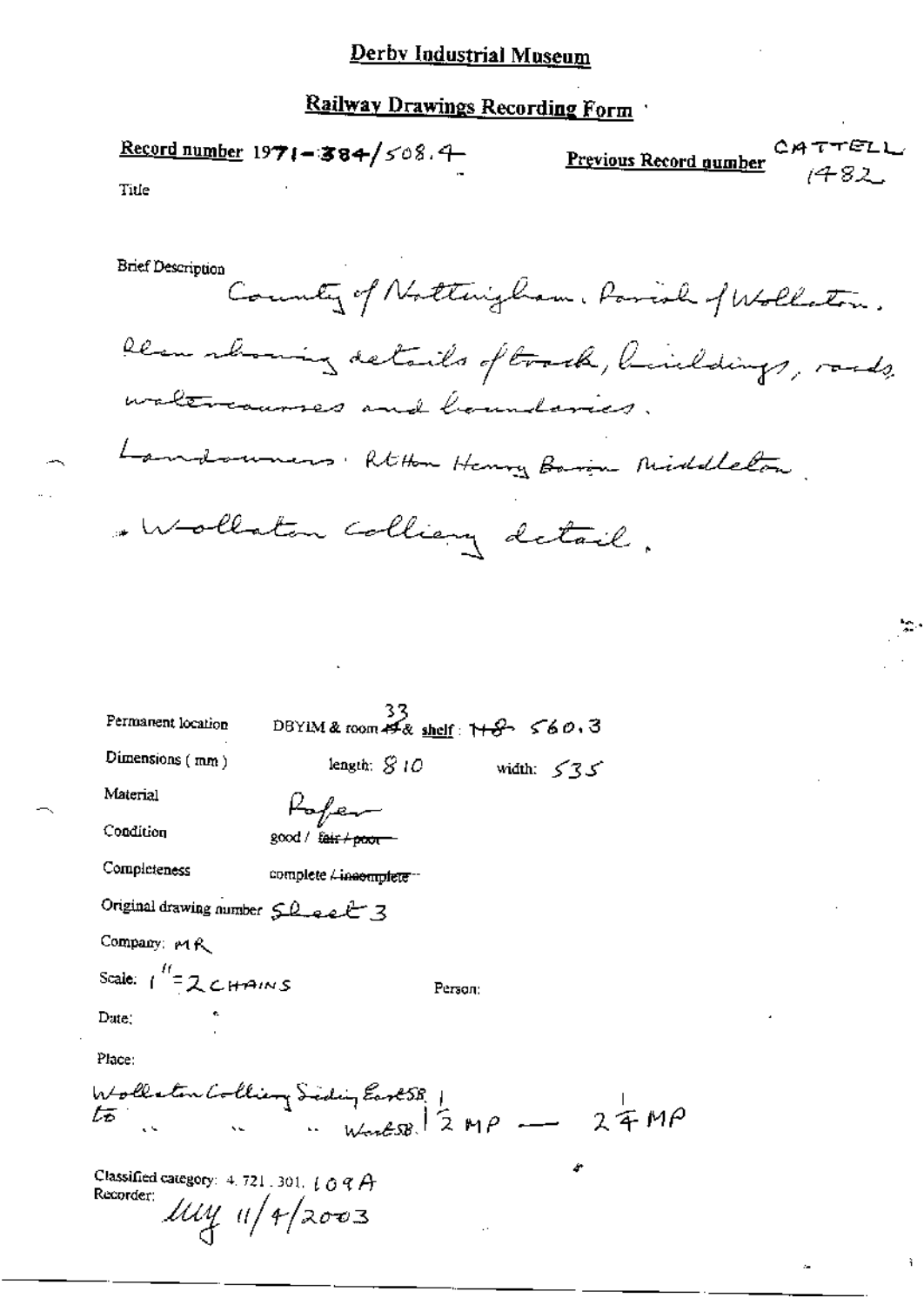## Derby Industrial Museum

# Railway Drawings Recording Form

Record number  $1971 - 384 / 508.5$ 

بر<br>م Previous Record number  $1482$ 

ุ≔า

ŧ.

Title

٦,

**Brief Description** 

| County of Nattingham, favoral of Wollaton      |
|------------------------------------------------|
| family of Bramcarte                            |
| Plan rhowing details of track, buildings, ords |
| materouves a Commission                        |
| Landouners Rt Hon Henry Born Middlebon,        |
| $C.S.$ greating.                               |
| Wollaton Brich Farod, Nattingham Canal,        |

| Permanent location                     | 33<br>DBYIM&room 神をshelf: ### 560.3 |
|----------------------------------------|-------------------------------------|
| Dimensions $(mn)$                      | length: $810$<br>width: $5.35$      |
| Material                               |                                     |
| Condition                              | ۰,<br>good / fair / poor            |
| Completeness                           | complete / incomplete               |
| Original drawing number Sheel 4        |                                     |
| Company: MR                            |                                     |
| Scale: $1^{\prime\prime} = 2$ currings | Person:                             |
| Due:                                   |                                     |

Place:

Wollaton

 $-24MP-3MP$ 

 $\frac{1}{\epsilon} \epsilon$ 

Classified category: 4, 721, 301,  $\frac{1}{2}$ O 9  $\hat{H}$ Recorder:  $1114/11/42003$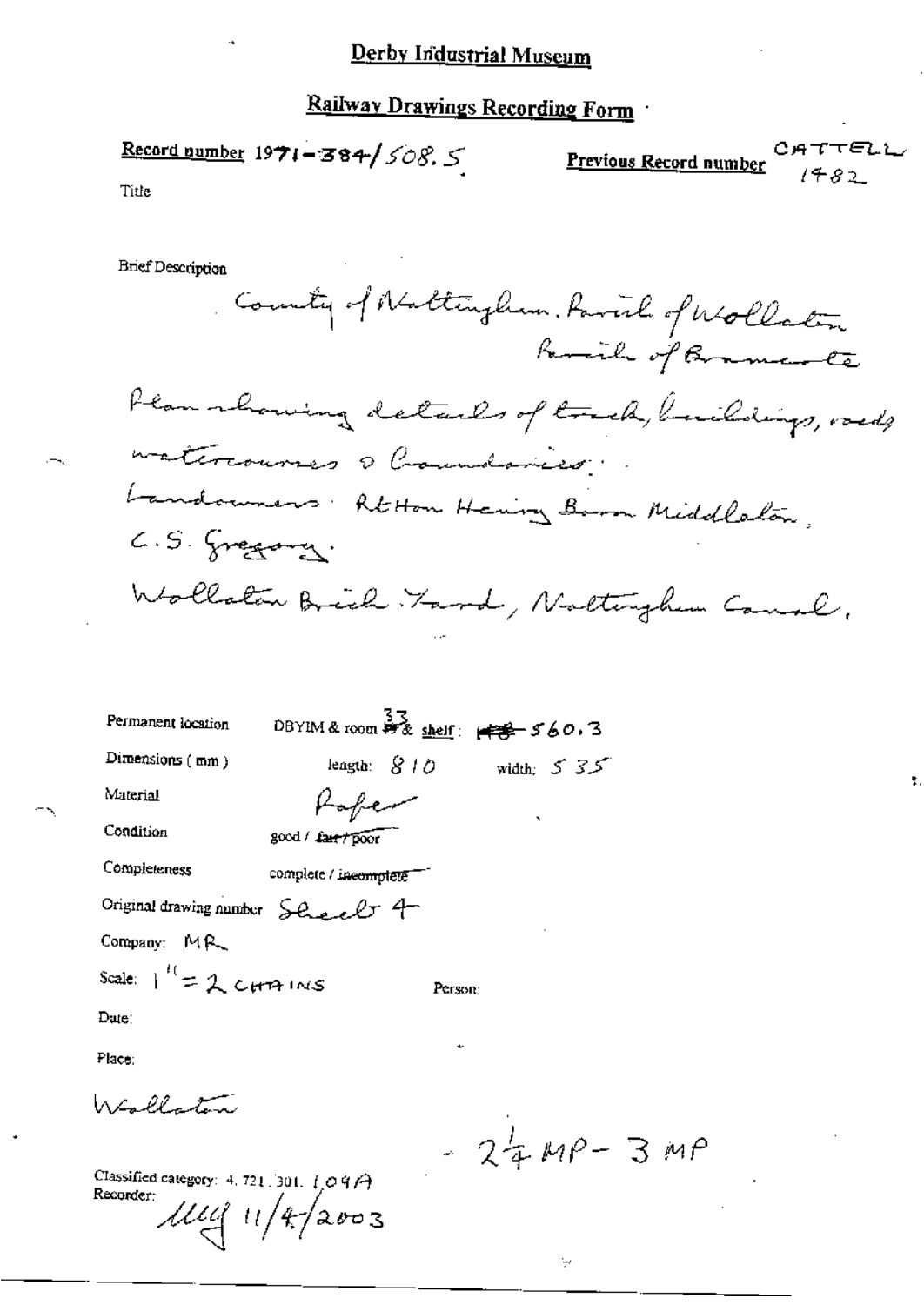CATTELL Previous Record number i482

Title

**Brief Description** 

| County of Nottingham, family of Bramcole.       |
|-------------------------------------------------|
| Plan showing letails oftrack, buildings, roads, |
| waltercourses d'houvelemes.                     |
| Landonners: Calterine Sherwin Gregory.          |
| Rt Hon Henry Baron Middlebon,                   |

| Permanent location                                           | $33$<br>DBYIM & room \$9 & shelf: $45$ 560.3 |         |              |           |
|--------------------------------------------------------------|----------------------------------------------|---------|--------------|-----------|
| Dimensions (mm)                                              | length: $SIO$                                |         | width: $535$ |           |
| Material                                                     |                                              |         |              |           |
| Condition                                                    | good / <i>East Tpoor</i>                     |         |              |           |
| Completeness                                                 | complete / incomplete                        |         |              |           |
| Original drawing number $\bigcirc \mathcal{A}_{\mathcal{A}}$ |                                              |         |              |           |
| Company: $A\beta$                                            |                                              |         |              |           |
| Scale: $\int_0^H 2 \angle CHAMSS$                            |                                              | Person: |              |           |
| $\mathbf{D}_{\mathbf{d}}(\mathbf{c})$                        |                                              |         |              |           |
| Place:                                                       |                                              |         |              |           |
|                                                              |                                              |         |              | $3 - 100$ |

ab,

 $3MP - 34MP$ 

Î.

t

¢.

Classified category: 4.721.301.109A<br>Recorder:<br> $114 + 142003$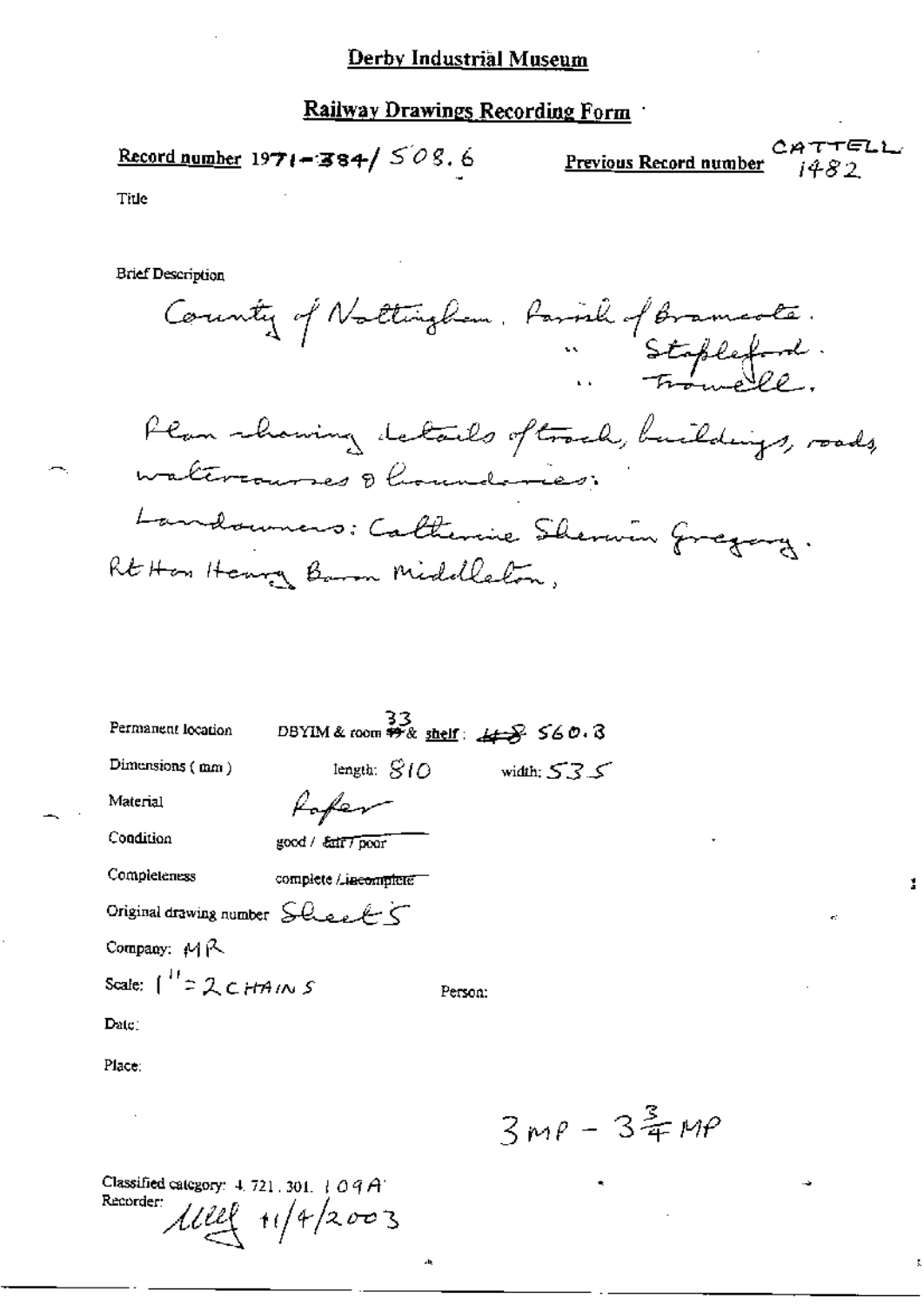CATTELL / Record number 1971-384/ 508.7 Previous Record number 1482. Title **Brief Description** County of Nottingham. Parish of Trouell.

Plan rhowing details of track, buildings, roads, welcocourses & houndaries. Landowners: REHan Henry Baron Middleton. Rev Charles Walter Hudson.

Trouble moor Colliary details.

| Permanent location              | $33$<br>DBYIM & room $\bullet$ & shelf: $\leftarrow$ $\frac{33}{2}$ 560.3 |               |
|---------------------------------|---------------------------------------------------------------------------|---------------|
| Dimensions $(mn)$               | length: $810$                                                             | width: $53.5$ |
| Material                        | Paper                                                                     |               |
| Condition                       | good / datt7 poor                                                         |               |
| Completeness                    | complete / incomplete --                                                  |               |
| Original drawing number Sheet 6 |                                                                           |               |
| Company: $M$ $R$                |                                                                           |               |
| Scale: $1'' = 2$ chains         | Person:                                                                   |               |
| Date:                           |                                                                           |               |
| Place:                          |                                                                           |               |
| . .                             | $\sim$ 0.0 $\mu$ $\sim$                                                   |               |

Classified category: 4.721.301. | O 9 P Recorder:  $deg$  11/4/2003

Colliery

 $3\frac{2}{7}MP - 4\frac{1}{2}MP$